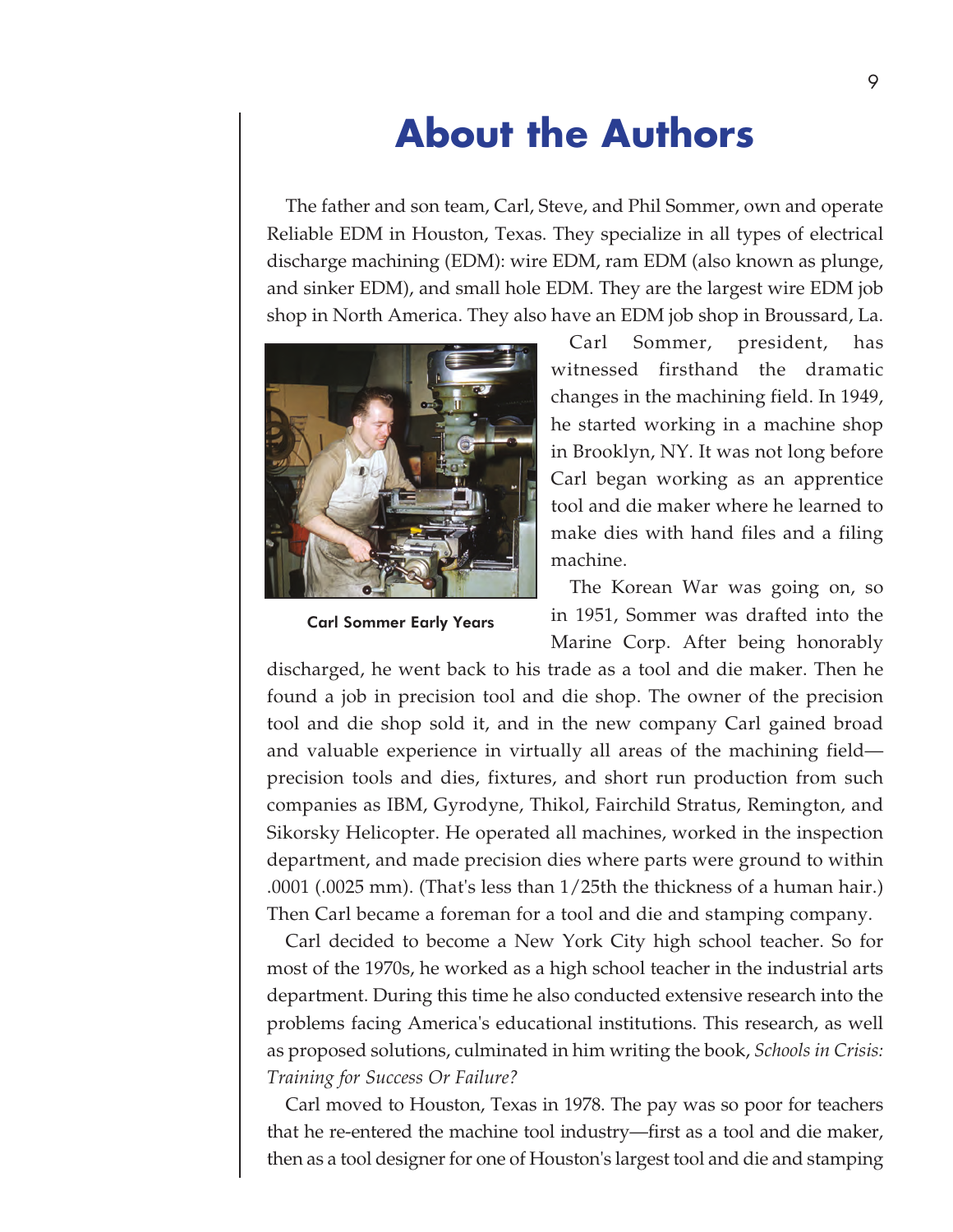#### 10 Complete EDM Handbook Compliments of www.ReliableEDM.com

shops. After six months Carl advanced to the position of Operations Manager, and for 5 1/2 years managed the entire company. At this shop, the stamping dies were milled or ground. When the company purchased a wire EDM machine, it revolutionized their tool and die making. Now the most difficult shapes could be machined accurately into hardened tool steel.

## **Beginning of Reliable EDM**

In 1986, Sommer started Reliable EDM with his two sons. One of the major needs he saw was that individuals needed to be educated concerning the benefits of wire EDM, so he sent information to companies describing the process and the capabilities of wire EDM. Within four years, they became the largest wire EDM job shop in Texas; within nine years, they became the largest wire EDM job shop west of the Mississippi River. Today, they are the largest wire EDM job shop in North America.



One of Reliable's Wire EDM Departments



Part of Reliable's Ram/Sinker EDM Departments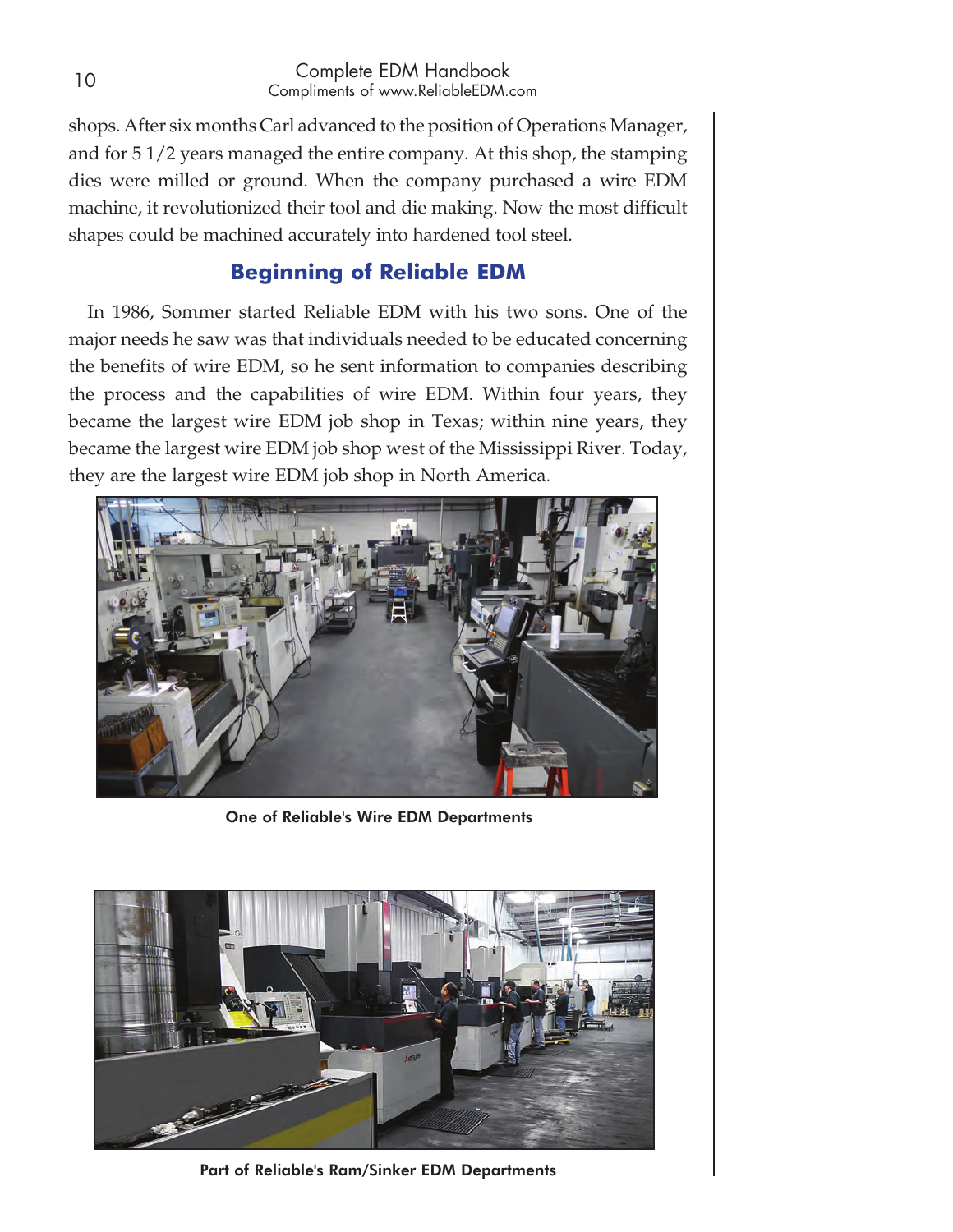

In the beginning, Carl operated the EDM equipment, and with his machining background built all sorts of fixtures for the EDM shop to make the company more productive. Carl has also written the book, *Non-Traditional Machining Handbook* covering wire, ram, small hole EDM, electrochemical machining, photochemical machining, plasma cutting, rapid prototyping, abrasive flow and ultrasonic machining, waterjet machining, lasers: cutting, welding, cladding, alloying, heat treating, marking, and drilling. The book is sold to colleges and trade schools.

With his company being profitable, Carl used the profits to follow his dream of writing children's books that would teach children the principles on how they can become successful. He has written 42 children's books that have won over 65 prestigious national awards. He is also writing three large literacy programs, *Reading Success*, a phonics literature-based reading program for adults, *Phonics Adventure*, a phonics literature-based reading program for children, and *Number Success*, a practical math program from addition to trigonometry. For more information go to SommerLearning.com.

Steve Sommer M.E., Vice President, received his mechanical engineering degree from the University of Houston. When Steve graduated from college, the oil crisis hit Houston and he couldn't find a job as an engineer. While going to school, he worked as a machinist, so with his machinist background he found a job working as a tool and die maker. While working as a tool and die maker, he was asked to run the EDM department. His experience in engineering, machining, tool and die making, and EDMing continues to be a



valuable asset for Reliable EDM. Steve has a thorough knowledge of the machining trade, computer programming, and the EDM process. He has worked over 30 years in programming and operating EDM equipment.

Phil Sommer, Vice President of operations, has a degree in business administration and heads the EDM operations. He also has extensive EDM experience. Phil has 30 years experience in running an EDM shop and dealing with customers.

Andy Sommer, MMET, graduated from Texas A&M University in Manufacturing and Mechanical Engineering Technology.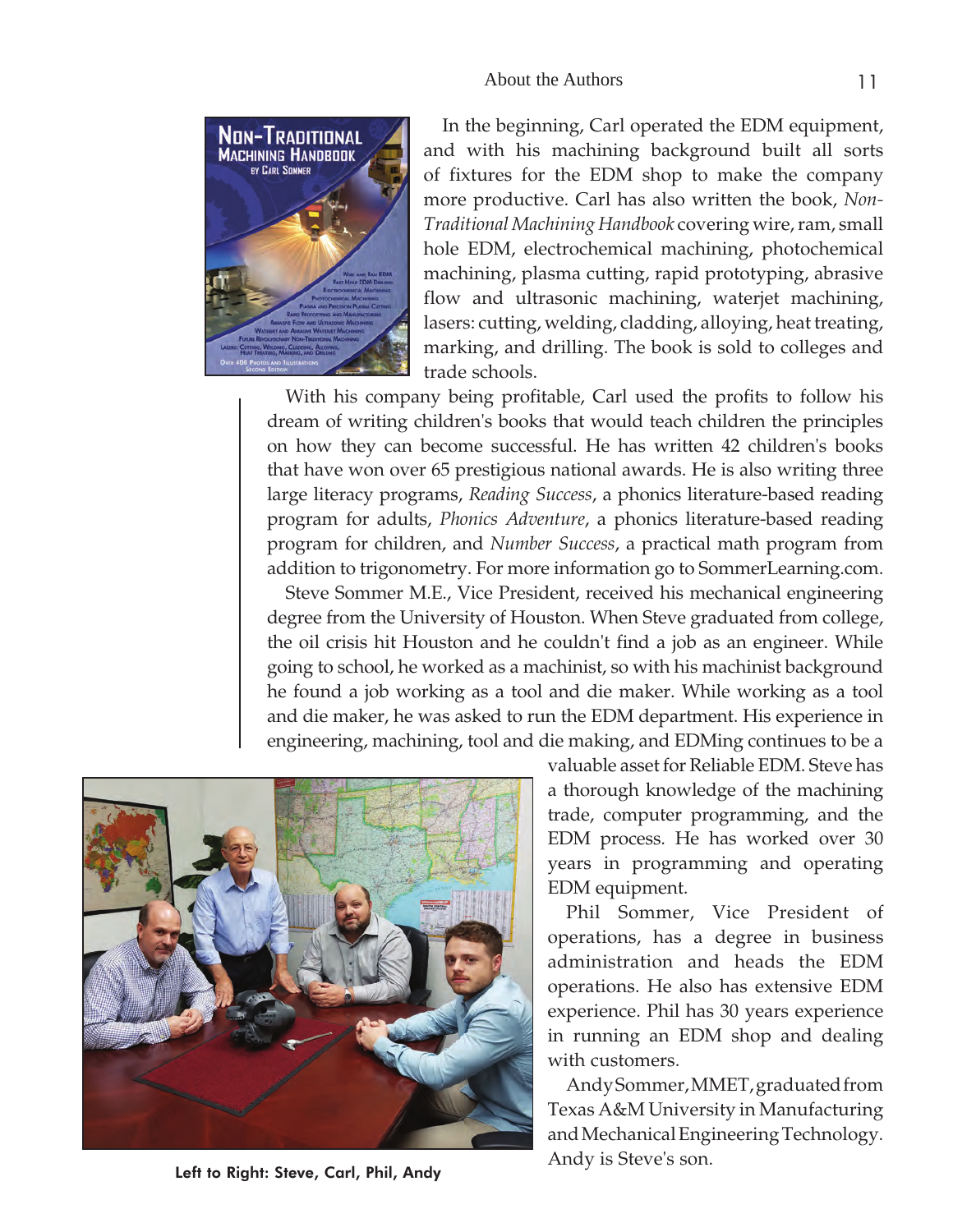#### <sup>12</sup> Complete EDM Handbook Compliments of www.ReliableEDM.com

The family team built their business on following the Golden Rule of doing to others what one would like being done to them. Following the Golden Rule and the exceptional experiences of this father-and-son team are the major reasons for Reliable's remarkable growth and success.

## **Modified Wire EDM**

With both Carl, being a former tool and die maker, tool designer, and operations manager, and Steve his son, being a former tool and die maker and a mechanical engineer, they have with their combined machining experience modified EDM machines where they can EDM parts 64" (1626 mm) tall.







Modified Wire EDM Machine Split Large Tube Diameter 27 Inches, Length 16.5 Feet.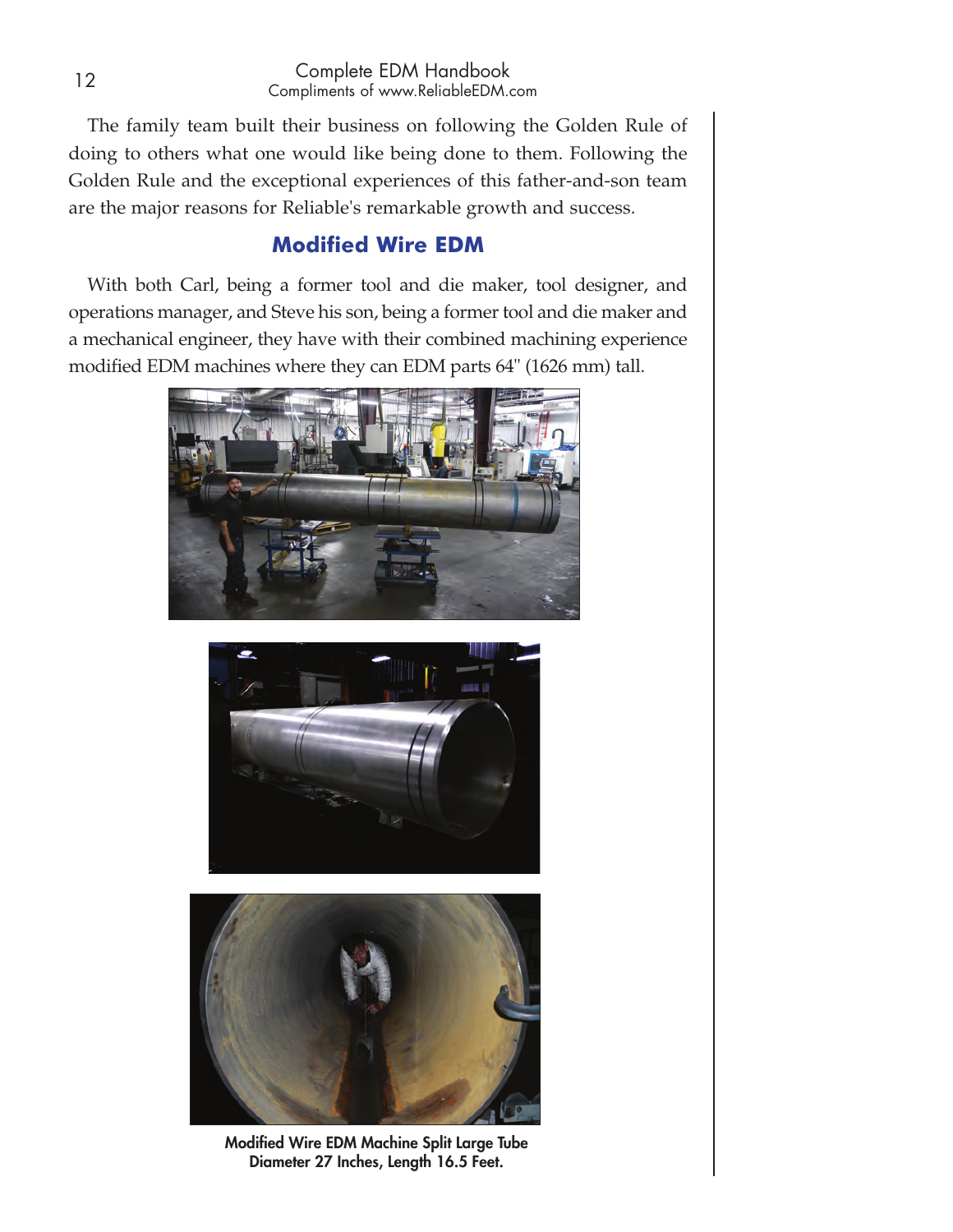### About the Authors 13



**Test Specimens for Blowout Preventer: 40 inches (1016mm)**

Reliable EDM does various kinds of work for aerospace, defense, petroleum, plastics, electronics, medical, and many other industries.



Reliable EDM: Specialists in Wire, Ram, and Small Hole EDM